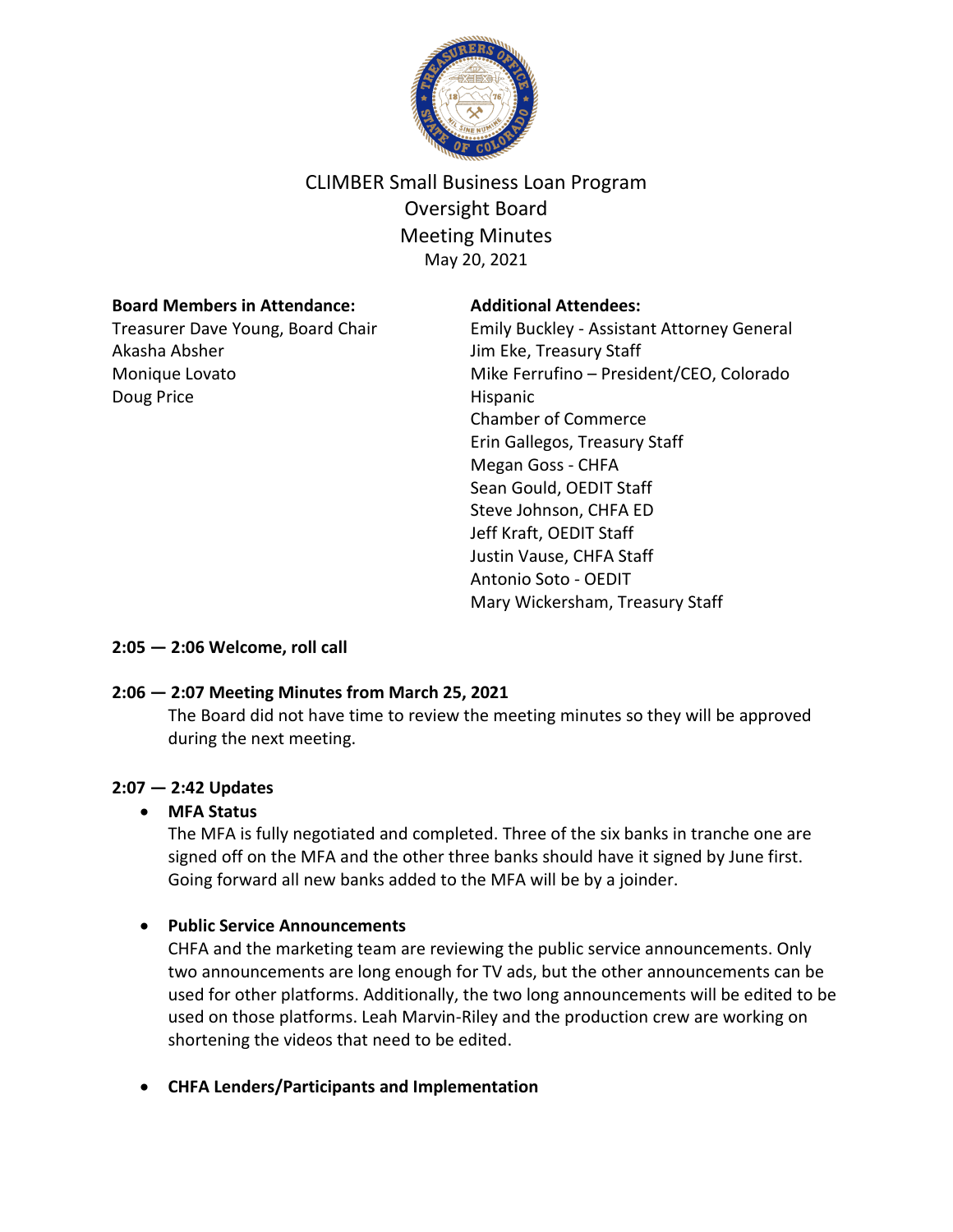CLIMBER Small Business Loan Program Oversight Board Meeting Minutes March 20, 2021 Page 2

> Participating lenders are growing and will be added to the website as they join. CHFA has internally approved First Southwest Community Fund as the first lender for the direct loan program. CHFA has a review period for funders before they are presented to the Oversight Board. Hopefully there will be a second lender by the next meeting. The Board had a discussion on Colorado Lending Sources decision to not participate in the program. It was pointed out that they did not participate in the GAP program either. CHFA has not received an answer from the two additional statewide lenders. The three lenders may not be participating or are taking their time to answer because of the money they are working with through federal legislation. Justin is in the process of setting up workshops for lenders.

#### • **Tax Credit Sales/Contributors**

The 40-million-dollar tax credit sale for this year closed last week. Next year the sale will be 28 million dollars. They were able to sell them above the 75 cents mentioned in statute, but the brokerage firms had a little bit of trouble selling the tax credits because of their structure. Mary informed the Board that there is a bill being run through the legislature that may affect the tax credits if passed. If passed the bill may help with getting the tax credit legislation restructured before the next years sale. There was a brief discussion on the conflict-of-interest statement and Doug.

#### • **Semi-Annual Reporting Requirement**

Jim is working on putting the report together. Will have a short meeting next week for the Board to review and approve the report before sending it to the Joint Budget Committee.

#### • **Timeline**

Jim discussed the timeline and what has been accomplished since the last meeting. Some big highlights are the website, tax credit sales, lenders, and pricing.

#### **2:42 —3:03 Funding Allocation for Direct Lending/Participation Loans**

Mary went through the shared document and emphasized that the numbers are an approximation. The program allows two kinds of expenditures first lost capital and expenditures for administration and implementation. The Board members asked questions and commented about the proposal. Jeff and Mary answered.

At 3:02 pm Akasha made a motion for the Board to allocate \$6,875,000 to CHFA, as Loan Program Manager, to be used as first loss capital for the participation and Direct Lending Capital CLIMBER tools, to be used in accordance with policies previously adopted by the Board.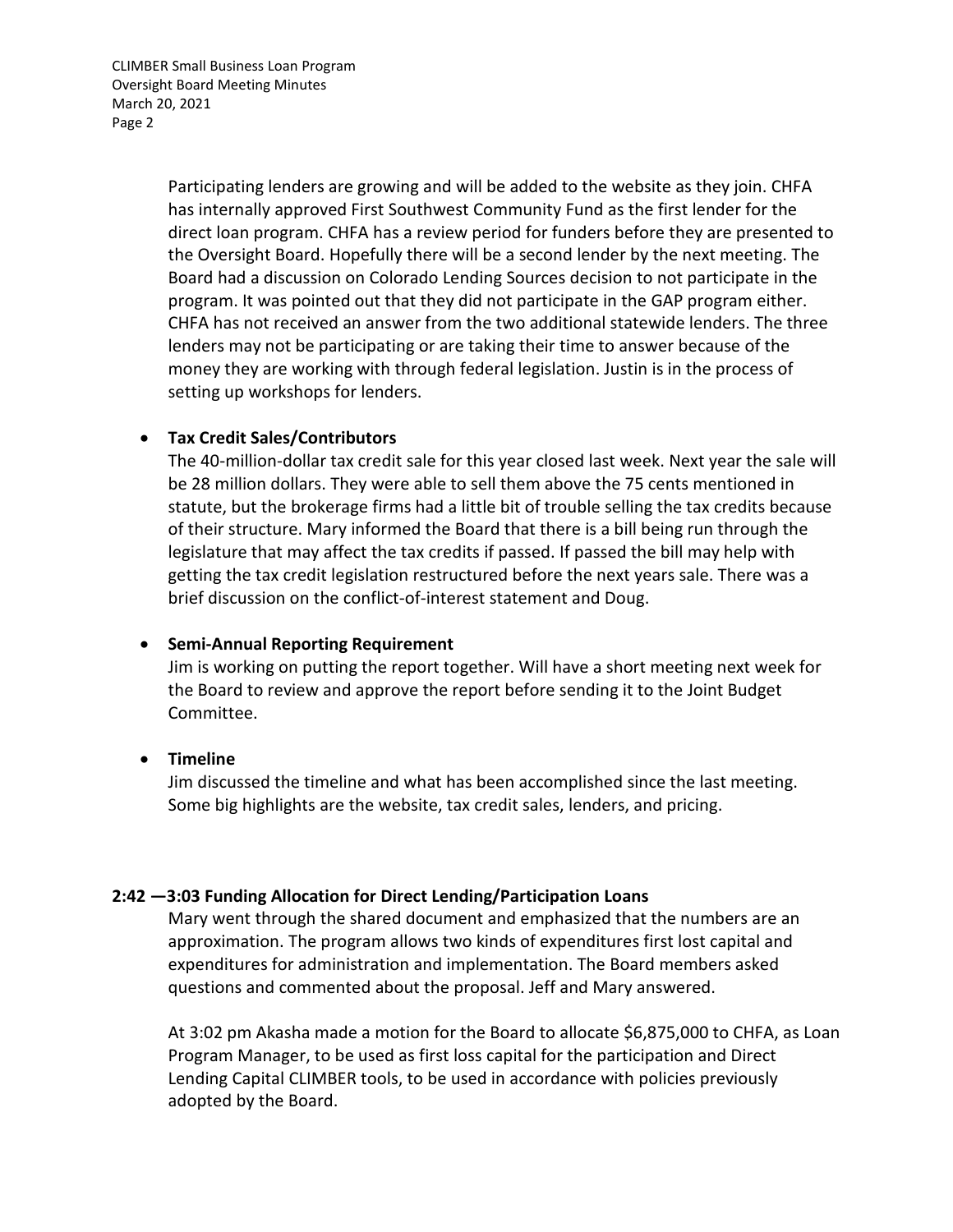The Board further allocates \$450,000 to CHFA, as Loan Program Manager, to be used for origination fees paid to non-depository, nonprofit lenders as a part of the Direct Lending Capital CLIMBER too in accordance with policies previously adopted by the Board. Monique seconded the motion.

- o Akasha Absher Yes
- o Peter Calamari Excused
- o Monique Lovato Yes
- o Doug Price Yes
- o Dave Young Yes

## **3:03 — 3:43 Marketing Budget; Budget for Community Outreach**

Megan from CHFA presented the marketing budget and outreach plan. Megan would like to start off doing a lot during the first six months and then hopefully rely on the word of mouth after that. Her hope is to be able to do a layered approach with high reach options with statewide advertisers along with local radio and tv stations. Megan explained what methods are good to use and the budget. She is finding that the ad space has increased because the betting industry has bought a lot of add space. Monique asked about Spanish language radio stations. Megan said it was an option to investigate, but they have created language for Spanish social media posts. Antonio Soto introduced himself to the meeting.

Antonio would like to make sure that this marketing plan is inclusive to Spanish and other foreign language speakers. Megan said she is working with Spanish but can look into the other languages. Dave would like to make sure we have enough outreach to hit the benchmarks for the program.

Mike Farrafino explained to Megan and the Board why it is important to have a separate Spanish media plan. Megan said she would go back and look at the numbers and would appreciate any guidance if Mike and Antonio will give it.

The Board discussed passing a budget and then letting the marketing team do their job.

At 3:41 pm Akasha made a motion to approve a budget not to exceed \$350,000 for a media campaign with some adjustments. Monique seconded the motion.

- o Akasha Absher Yes
- o Peter Calamari Excused
- o Monique Lovato Yes
- o Doug Price Yes
- o Dave Young Yes

**3:43 – 4:09 Guest – Mike Ferrufino – President/CEO, Colorado Hispanic Chamber of Commerce**